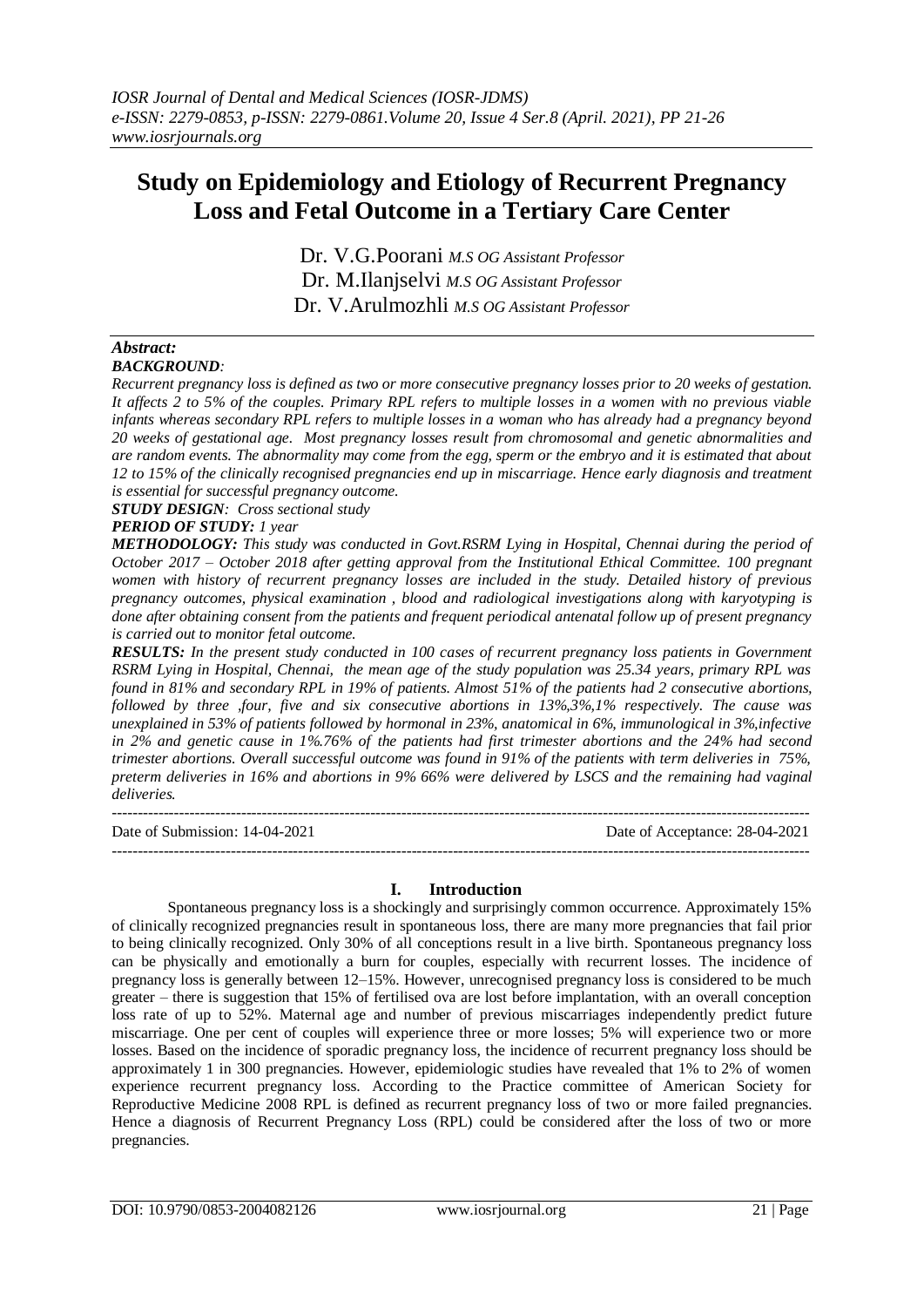# **II. Aims And Objective**

To analyse the prevalence, etiology and perinatal outcome in patients with recurrent pregnancy loss in Govt RSRM Lying in Hospital, for a duration of one year.

# **III. Methodology:**

This study was conducted in Govt.RSRM Lying in Hospital, Chennai during the period of October 2017 – October 2018 after getting approval from the Institutional Ethical Committee. 100 pregnant women with history of recurrent pregnancy losses are included in the study. Detailed history of previous pregnancy outcomes, physical examination, blood and radiological investigations along with karyotyping is done after obtaining consent from the patients and frequent periodical antenatal follow up of present pregnancy is carried out to monitor fetal outcome.

# **INCLUSION CRITERIA:**

All pregnant women with history of recurrent pregnancy losses both primary and secondary, \*prior to 20 weeks of gestation \*singleton pregnancies

### **EXCLUSION CRITERIA:**

Patient with previous history of \*diabetes mellitus, \*cardiac disease, \*bleeding tendencies, \*ectopic pregnancy \*multiple gestation.

### **IV. Results**

| <b>AGE GROUP IN YEARS</b> |               | Frequency | Percent |
|---------------------------|---------------|-----------|---------|
|                           | $18 - 20$ yrs |           | 8.0     |
|                           | $21 - 25$ yrs | 48        | 48.0    |
|                           | $26 - 30$ yrs | 38        | 38.0    |
|                           | $31 - 35$ yrs |           | 5.0     |
|                           | Above 35 yrs  |           | 1.0     |
| Total                     |               | 100       | 100.0   |

**EDUCATIONAL DISTRIBUTION OF THE GROUP:**

### **TABLE 3: AGE DISTRIBUTION OF THE STUDY GROUP**

# **Education** GRAD LL PRIM SEC

DOI: 10.9790/0853-2004082126 www.iosrjournal.org 22 | Page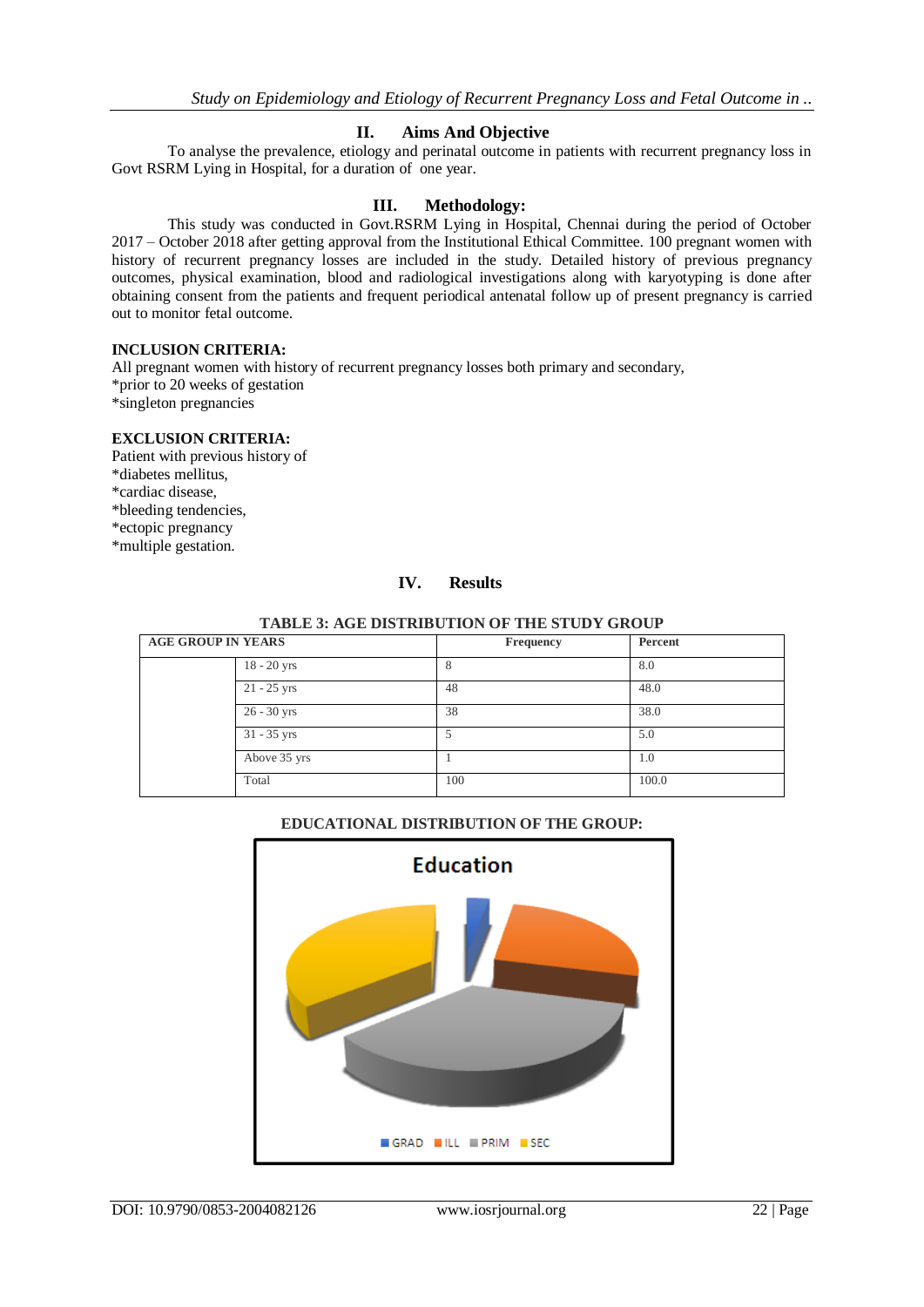

# **SOCIOECONOMIC STATUS OF THE GROUP:**

# **OBSTETRIC CODE OF THE STUDY POPULATION**



# **GENETIC ETIOLOGY**

| <b>GENETIC</b> |       |           |         |  |  |
|----------------|-------|-----------|---------|--|--|
|                |       | Frequency | Percent |  |  |
|                | AR    |           | 1.0     |  |  |
|                | NO.   | 99        | 99.0    |  |  |
|                | Total | 100       | 100.0   |  |  |

# **ANATOMICAL ETIOLOGY IN THE STUDY GROUP**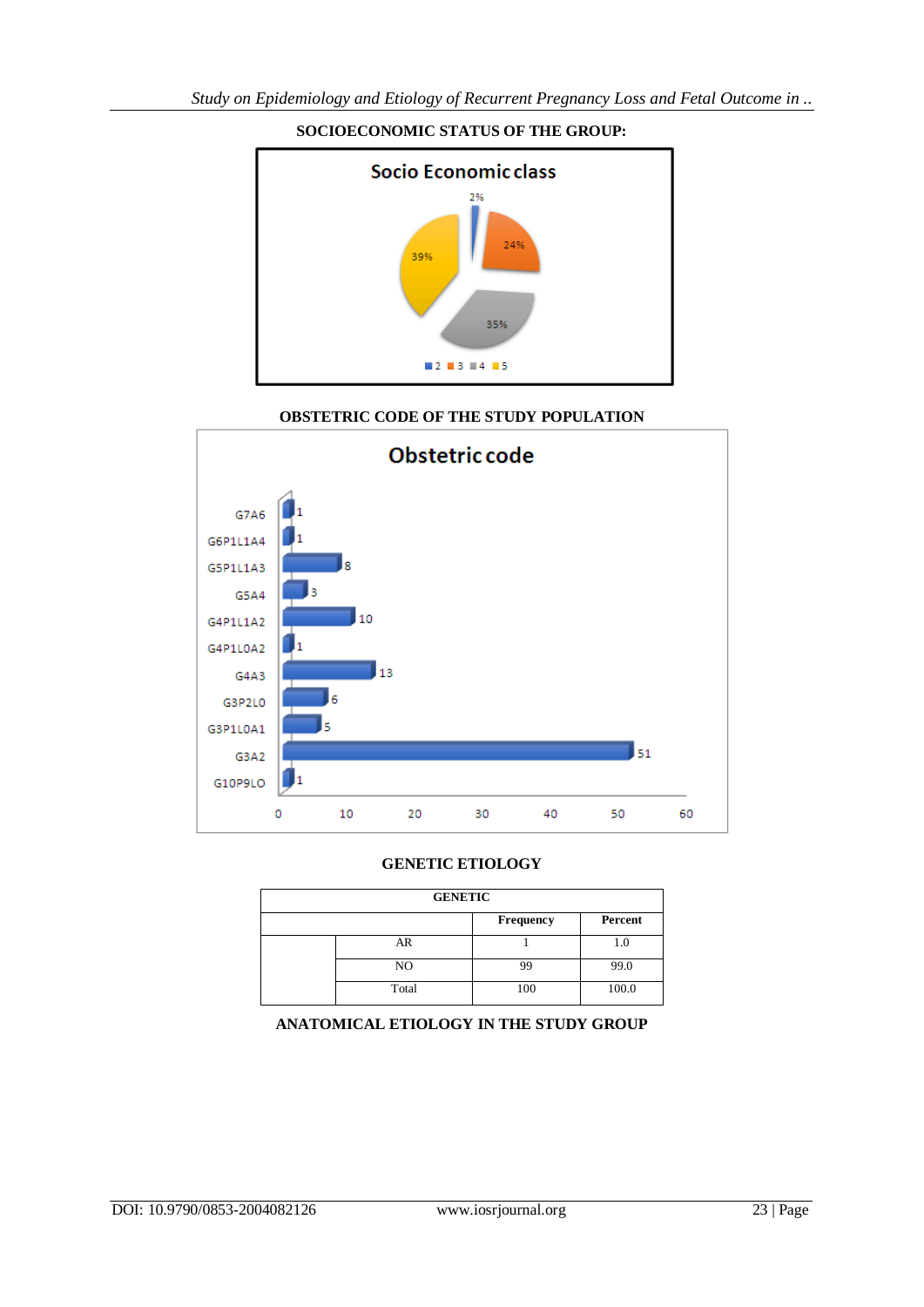

# **HORMONAL FACTORSIN THE STUDY GROUP**

# **IMMUNOLOGICAL FACTORS IN STUDY GROUP**

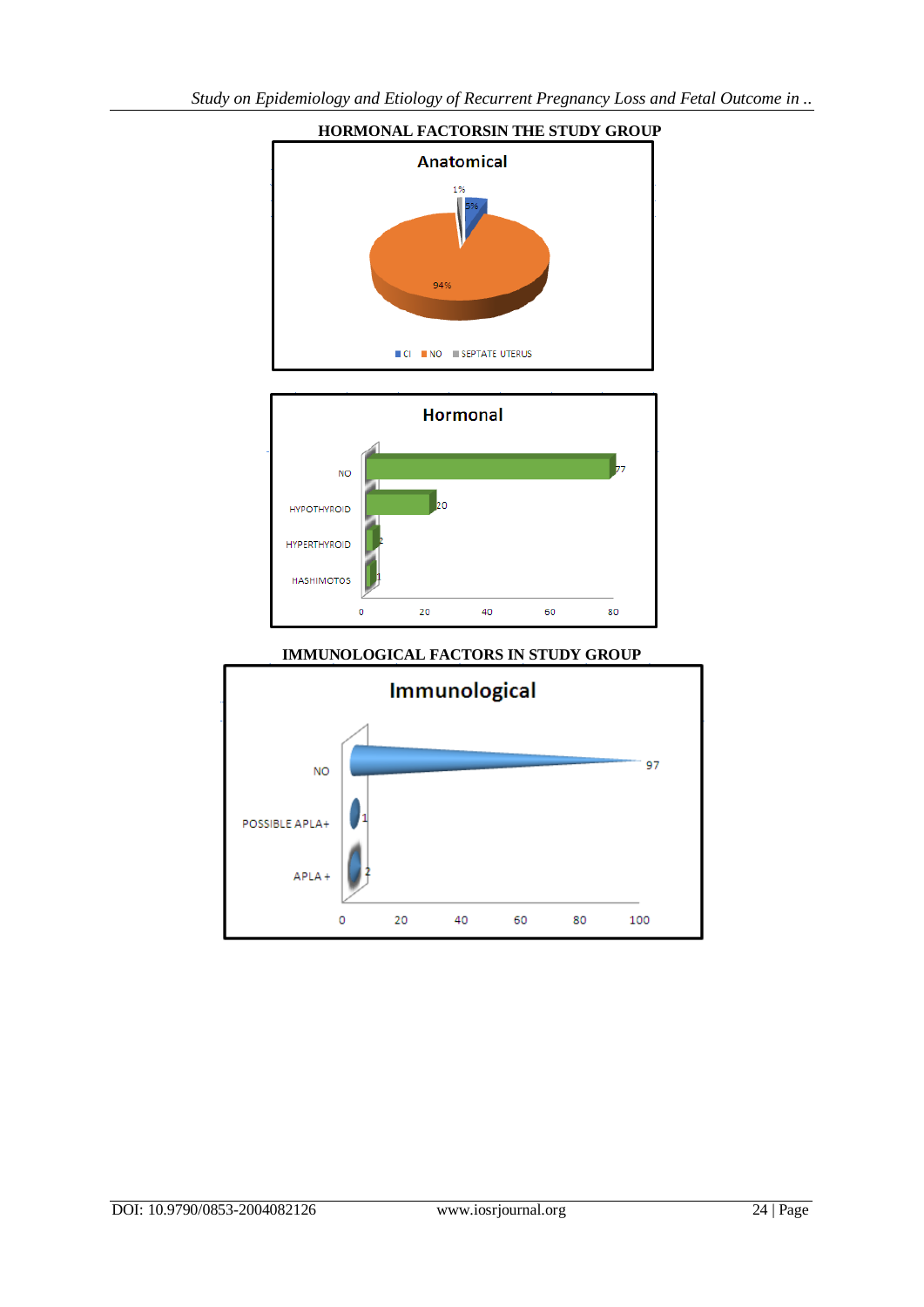

# **OTHER ETIOLOGICAL FACTORS**

|  | <b>OTHERS</b>   |                  |         |  |  |  |
|--|-----------------|------------------|---------|--|--|--|
|  |                 | <b>Frequency</b> | Percent |  |  |  |
|  | <b>GDM</b>      |                  |         |  |  |  |
|  | GDM(I)          |                  |         |  |  |  |
|  | <b>GDM,GHTN</b> |                  |         |  |  |  |
|  | GHTN            |                  |         |  |  |  |
|  | RHD             |                  |         |  |  |  |

# **MODE OF DELIVERY IN THE STUDY POPULATION**

| <b>MODE OF DELIVERY</b> |                                      |                  |         |  |  |
|-------------------------|--------------------------------------|------------------|---------|--|--|
|                         |                                      | <b>Frequency</b> | Percent |  |  |
|                         | <b>INCOMPLETE</b><br><b>ABORTION</b> |                  | 2.0     |  |  |
|                         | LN                                   | 24               | 24.0    |  |  |
|                         | <b>LSCS</b>                          | 66               | 66.0    |  |  |
|                         | <b>MISSED ABORTION</b>               |                  | 5.0     |  |  |
|                         | <b>OUTLET FORCEPS</b>                |                  | 1.0     |  |  |
|                         | SЕ                                   |                  | 2.0     |  |  |
|                         | Total                                | 100              | 100.0   |  |  |

From this study of 100 pregnant women with recurrent pregnancy losses, the age distribution was maximum in 21 to 25 years( 48%), Primary RPL was found in 81% of the patients whereas Secondary RPL was found in 19% of the patients. Almost 51% of the patients had 2 consecutive abortions, followed by three ,four, five and six consecutive abortions in 13%,3%,1% respectively.1 patient who had previous 9 no live pregnancies was also followed up during the study with great care and observation under admission. Among the various causes of RPL found in the study, endocrinal cause was found in maximum patients accounting for 23%, followed by anatomical factors in 6% of patients, APS positive in 3%, infective etiology in 2%, and genetic factors in 1% of these patients. Also it was found that obstetric complications like gestational diabetes mellitus and hypertensive disorders of pregnancy accounted for 12% of the pregnancy losses and in about 53% of the studied population, no definitive etiology was found , hence attributed to Idiopathic RPL. Regarding the outcome of the pregnancy, 91% of the patients had sustained successful pregnancy whereas 9% of them suffered from another abortion. Out of the 91% patients delivered, 75% had full term deliveries beyond 37 completed weeks of gestation and 16% had preterm deliveries. Thus majority of patients had successful outcome. Maternal age and complications and the number of previous abortions had a significant role in the present pregnancy. Appropriate treatment and regular follow up was done in all these patients which was the main reason for the successful outcome in most of the patients.

# V. **Conclusion**:

Recurrent pregnancy loss is a great mental trauma to any mother and the obstetrician as with each pregnancy loss the chances of a successful next pregnancy outcome decreases. Hence evaluation of these patients should be started from the preconceptional period itself. Counselling of both the partners should be done and patient must be educated. All possible investigations must be carried out in a multi disciplinary approach to detect the cause earlier and prophylactic treatment to be initiated as soon as the pregnancy is